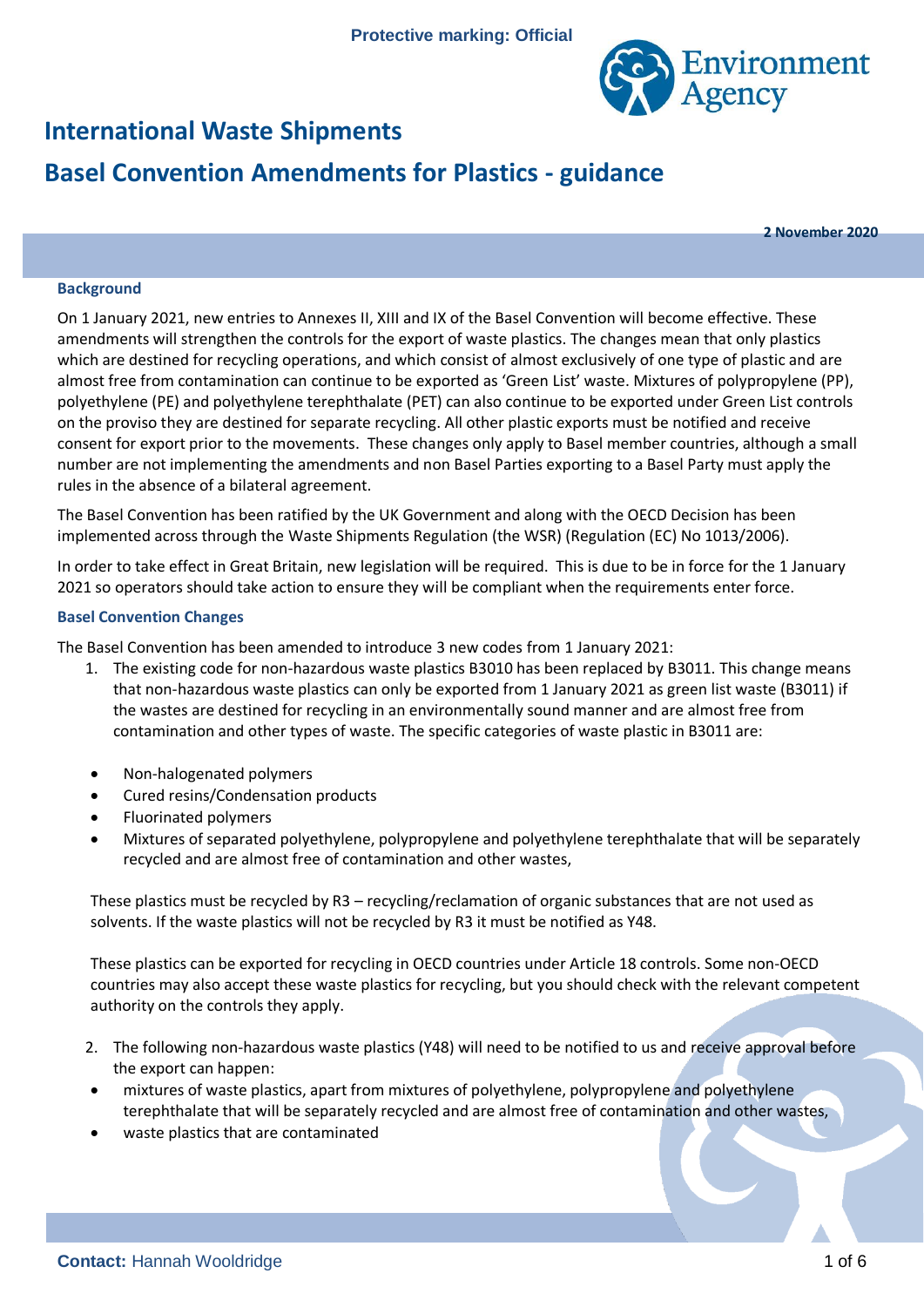- waste plastics destined for energy recovery or that cannot be recycled by R3<sup>1</sup>, such as polyurethane foam that is recovered by R1 incineration for energy generation
- waste plastics that are not non-halogenated polymers, cured resins/condensation products or fluorinated polymers, such as poly vinyl chloride

Waste plastics classified as Y48 may move under notification controls to OECD and non-OECD countries but must receive approval from the exporting and importing countries before any waste can be shipped. Movements of EU48 (see below for explanation) between EU member states must be with prior informed consent.

PVC is classed as Y48 within GB and must be moved into and out of the GB with prior informed consent.

3. The Basel Convention also created the new hazardous waste code A3210 but the OECD has replaced it with the code AC300, which includes waste plastic or mixtures of such wastes containing hazardous constituents. Hazardous wastes can only be notified for shipment to OECD countries but are banned from shipment to non-OECD countries. Therefore these wastes must receive approval from the exporting and importing countries before any waste can be shipped.

The changes come into effect when the relevant regulations<sup>2</sup> are amended to remove B3010 and GH013 (PVC) and add B3011, Y48 and AC300. Three Basel members have chosen to not implement these changes: Canada, China and Turkey but exporters from England must comply with our regulatory controls, including the Basel changes.

For information, the EU is using the codes EU3011 instead of B3011 and EU48 instead of Y48 for shipments within the EU. Movements between member states should use these codes instead. EU48 is NOT the same as Y48. EU48 includes consignments of plastic waste not covered by AC300, EU3011 or the mixtures as specified in Annex IIIA, paragraph 4 of the WSR.

EU48 includes consignments of:

- contaminated plastic wastes (anything that is "not almost free from contamination")
- plastic wastes with non-plastic wastes
- mixtures of PVC and other plastic wastes,
- mixtures of fluorinated polymers with other plastics wastes,
- mixtures of fluorinated polymers (with the exception of mixtures of perfluoroalkoxy alkanes)

The Basel Convention 'Technical guidelines for the identification and environmentally sound management of plastic wastes' is currently being revised. Once published this will be available at::

<http://www.basel.int/Implementation/TechnicalMatters/DevelopmentofTechnicalGuidelines/TechnicalGuidelines>

#### **B3011**

 $\overline{a}$ 

The Basel Convention lists 4 types of waste plastics that can be classified as B3011 :

- Non-halogenated polymers
- Cured resins/Condensation products
- Fluorinated polymers
- Mixtures of separated polyethylene, polypropylene and polyethylene terephthalate that will be separately recycled and are almost free of contamination and other wastes,

 $1$  R3 = Recycling/reclamation of organic substances that are not used as solvents

<sup>&</sup>lt;sup>2</sup> The "relevant regulations" here and throughout this document refer to the retained Regulation EC No 1013/2006 as amended by the International Waste Shipments (Amendment)(EU Exit) Regulations 2019 in respect of Great Britain, and Regulation EC No 1013/2006 in respect of Northern Ireland.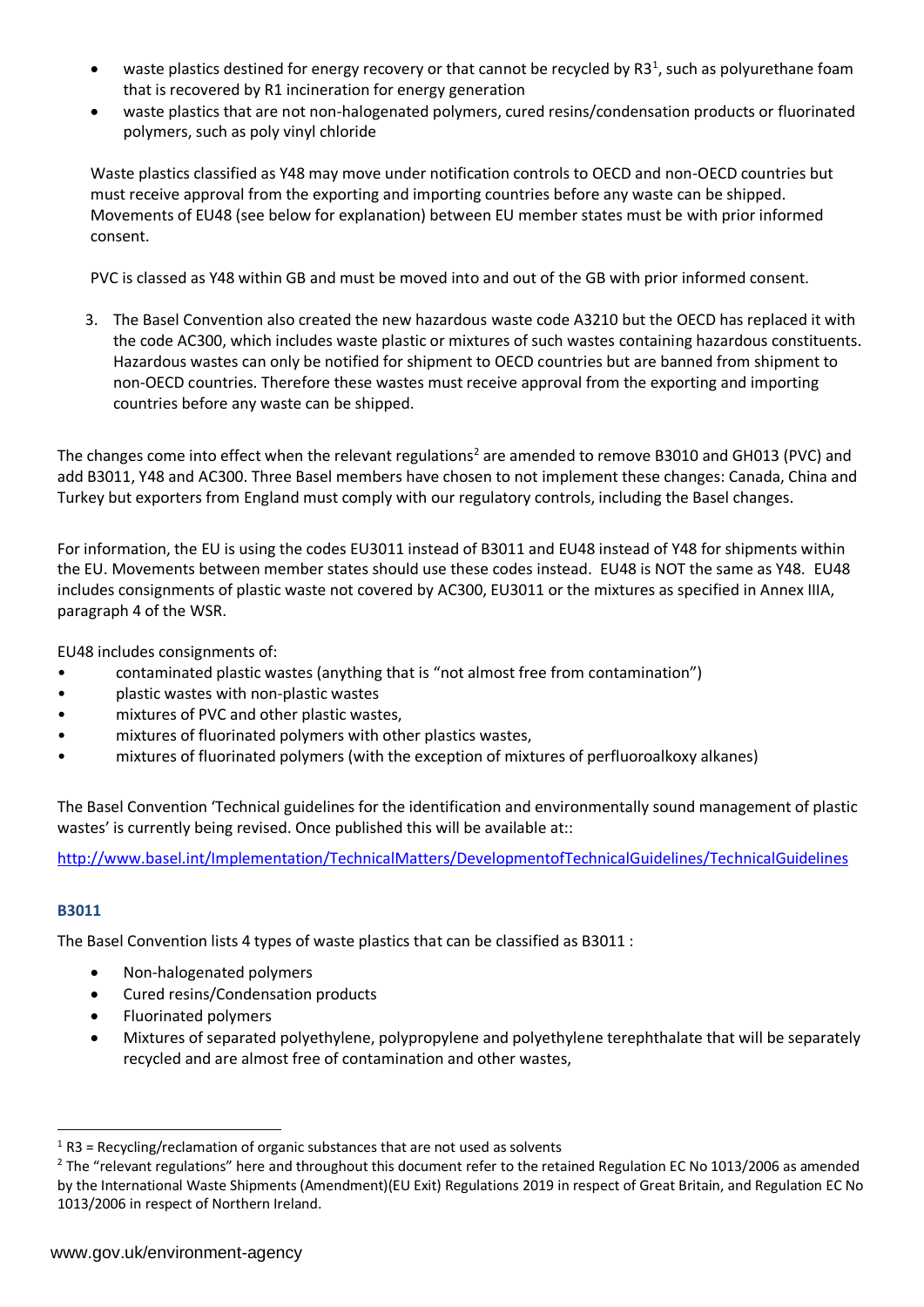However they must also meet both of the following conditions :

- if they are destined for recycling in an environmentally sound manner AND
- if they are almost free from contamination and other wastes.

Two of these categories are non-exhaustive (non-halogenated polymers and cured resins/condensation products) and two are limited to the waste plastics listed below in Table 1 (fluorinated polymers and PE/PP and/or PET mix).

All plastics classified as B3011 must also be recycled by R3 only. R3 is defined as '*Recycling/reclamation of organic substances that are not used as solvents'*. A footnote in the Waste Framework Directive (WFD) for R3 states that it 'includes gasification and pyrolysis using the components as chemicals. The WFD classifies recycling as:

*'Any recovery operation by which waste materials are processed into products, materials or substances whether for the original or other purposes. It includes the reprocessing of organic material but does not include energy recovery and the reprocessing into materials that are to be used as fuels or for backfilling operations.'* Therefore R3 could include heat treatment but could be any other recycling process but it does not include burning it for heat recovery.

Plastics, such as polyurethane foam *may be recovered by R1, which is defined as 'Use principally as a fuel or other means to generate energy'.* Therefore this would need to be notified as Y48 unless it had hazardous properties.

The terms 'almost exclusively', 'almost free from contamination and other types of waste' have not been defined in the Basel Convention Amendment. However for example to qualify for 'Green List' controls a consignment of polystyrene should contain only minimal amounts of other plastic wastes and only minimal amounts of contamination or other wastes. Baling or strapping materials which support the handling of the wastes need not be factored into the assessment of the presence of other materials. The presence of lids, labels and any other materials that were part of a product before it became waste should also not be factored into this assessment. A consignment of polystyrene with more than a minimal amount of polypropylene or other plastic wastes should be described as Y48.

Our current guidance for Green List Waste still applies:

## *Check your 'green list' waste for contamination.*

*A waste which you may think is 'green list' may need prior notification and consent, or may be prohibited if it is:*

- *not properly sorted or unsorted;*
- *mixed with a hazardous substance, e.g. if a batch of waste plastic contains residues of pesticide;*
- *mixed with another waste material which is more than a de minimis level of contamination and to an extent which prevents the recovery of the wastes in an 'environmentally sound manner', e.g. if glass, metals, plastic or wood are in a consignment of waste paper;*
- *contaminated by household or mixed municipal waste.*

Green list waste must contain minimal contamination when the shipment starts. Information about the operating standards of the intended recycling facility is not relevant to our assessment of whether exported waste is capable of classification as B3011. This decision is based on the quantity, type and quality of contaminant in the waste and is based on the specific waste to be exported. Contaminants include the presence of other polymers in a waste that is being exported as B3011. There is further information about our approach under Article 18 Controls at: <https://www.gov.uk/guidance/importing-and-exporting-waste>

## **Table 1: Waste plastic categories and export controls**

| Waste description                                                                                                                                                                                                                                                         | Code  | Controls                                                                                                                                                                                |
|---------------------------------------------------------------------------------------------------------------------------------------------------------------------------------------------------------------------------------------------------------------------------|-------|-----------------------------------------------------------------------------------------------------------------------------------------------------------------------------------------|
| Non-hazardous single polymer waste plastic that is destined for<br>R3 recycling in an environmentally sound manner and is almost<br>free from contamination and other types of waste. The<br>categories are:<br>Non-halogenated polymers, including but not limited<br>to | B3011 | Article 18 controls within OECD<br>countries. This waste may be banned<br>or require notification to non-OECD<br>countries. The EC is currently<br>writing to all non OECD countries to |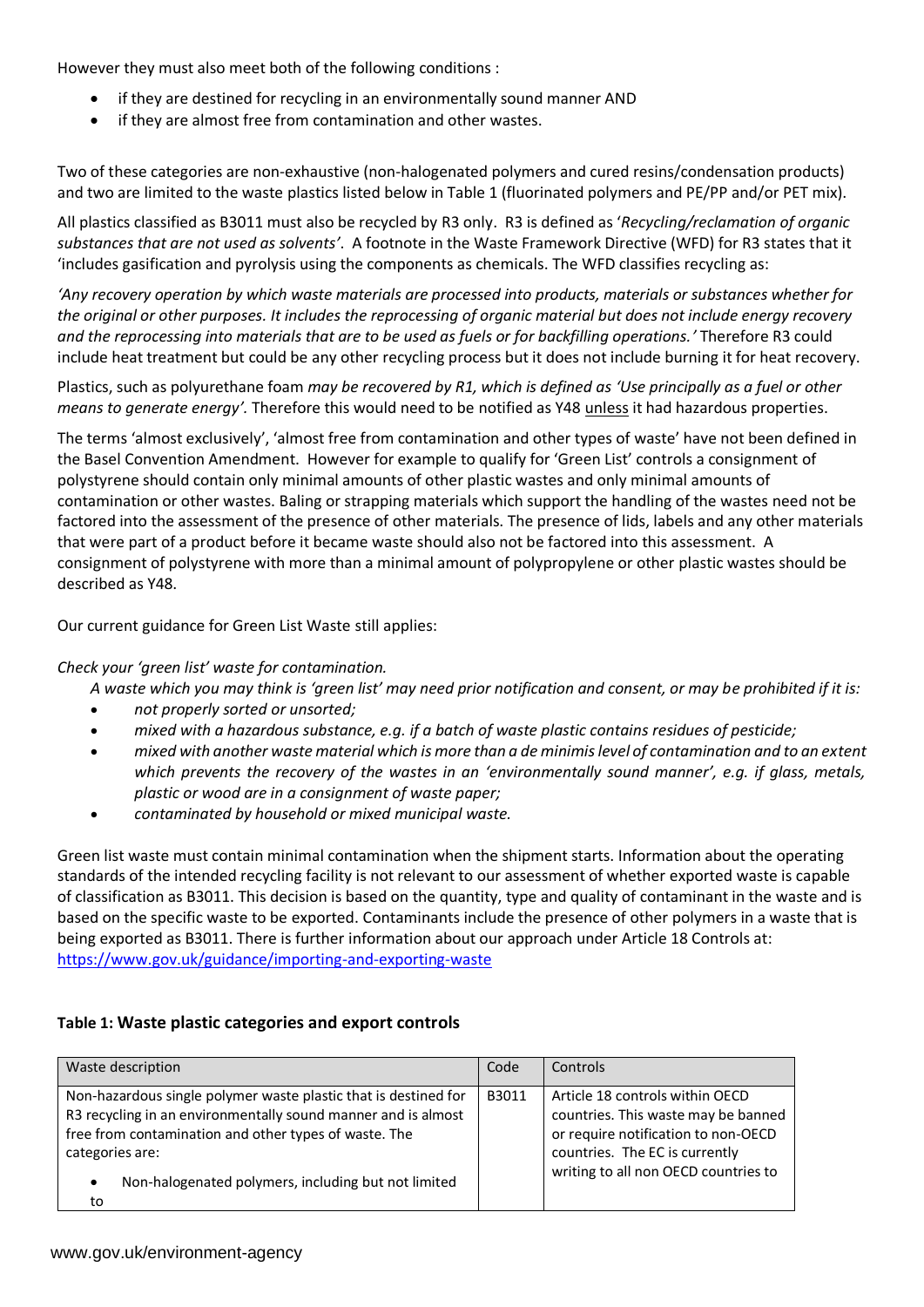| Polyethylene (PE)<br>$\circ$<br>Polypropylene (PP)<br>$\circ$<br>Polystyrene (PS)<br>$\circ$<br>Acrylonitrile butadiene styrene (ABS)<br>$\circ$<br>Polyethylene terephthalate (PET)<br>$\circ$                                                                                                                                                                                                                                                                                                                            |       | confirm the controls that will be in<br>place.                                                                                          |
|----------------------------------------------------------------------------------------------------------------------------------------------------------------------------------------------------------------------------------------------------------------------------------------------------------------------------------------------------------------------------------------------------------------------------------------------------------------------------------------------------------------------------|-------|-----------------------------------------------------------------------------------------------------------------------------------------|
| Polycarbonates (PC)<br>$\circ$<br>Polyethers<br>$\circ$<br>Cured resins/Condensation products, including but not                                                                                                                                                                                                                                                                                                                                                                                                           |       |                                                                                                                                         |
| limited to:<br>Urea formaldehyde resins<br>$\circ$<br>Phenol formaldehyde resins<br>$\circ$<br>Melamine formaldehyde resins<br>$\circ$<br>Epoxy resins<br>$\circ$<br>Alkyd resins<br>$\circ$<br><b>Fluorinated polymers</b><br>Perfluoroethylene/propylene (FEP)<br>$\circ$<br>Perfluoroalkoxy alkanes<br>$\circ$<br>Tetrafluoroethylene/perfluoroalkyl<br>vinyl ether (PFA)<br>Tetrafluoroethylene/perfluoromethyl<br>vinyl ether (MFA)<br>Polyvinylfluoride (PVF)<br>$\circ$<br>Polyvinylidenefluoride (PVDF)<br>$\circ$ |       |                                                                                                                                         |
| Non-hazardous mixture of waste plastic, consisting of<br>$\bullet$<br>polyethylene (PE), polypropylene (PP) and/or<br>polyethylene terephthalate (PET) provided they will be<br>separately recycled and are almost free from<br>contamination and other wastes                                                                                                                                                                                                                                                             | B3011 | Article 18 controls within OECD<br>countries. This waste may be banned<br>or require notification to non-OECD<br>countries.             |
| Non-hazardous waste plastics not included in B3011, including<br>waste plastics that cannot be recycled by R3, e.g. polyvinyl<br>chloride (PVC), polytetrafluoroethylene (PTFE)                                                                                                                                                                                                                                                                                                                                            | Y48   | Notification controls to OECD and<br>non-OECD countries but consent<br>must be received before the waste<br>can ship.                   |
| Hazardous waste plastics                                                                                                                                                                                                                                                                                                                                                                                                                                                                                                   | AC300 | Notifiable to OECD countries but<br>consent must be received before the<br>waste can ship. Prohibited to non-<br><b>OECD</b> countries. |

## **What do I need to do next?**

If your waste plastic is classified as Y48 or AC300 you should contact the appropriate regulator (detailed below depending on where you are located) to request a notification pack.

The guidance needed to complete your application is available at: <https://www.gov.uk/guidance/importing-and-exporting-waste#apply-for-import-or-export-notification-controls>

## **Environmental Regulators**

The contact details for the environmental regulators are:

For England: International Waste Shipments Team, Environment Agency [askshipments@environment-agency.gov.uk](mailto:askshipments@environment-agency.gov.uk)

For Scotland: Producer Compliance and Waste Shipment Unit, Scottish Environment Protection Agency [transfrontier@sepa.org.uk](mailto:transfrontier@sepa.org.uk)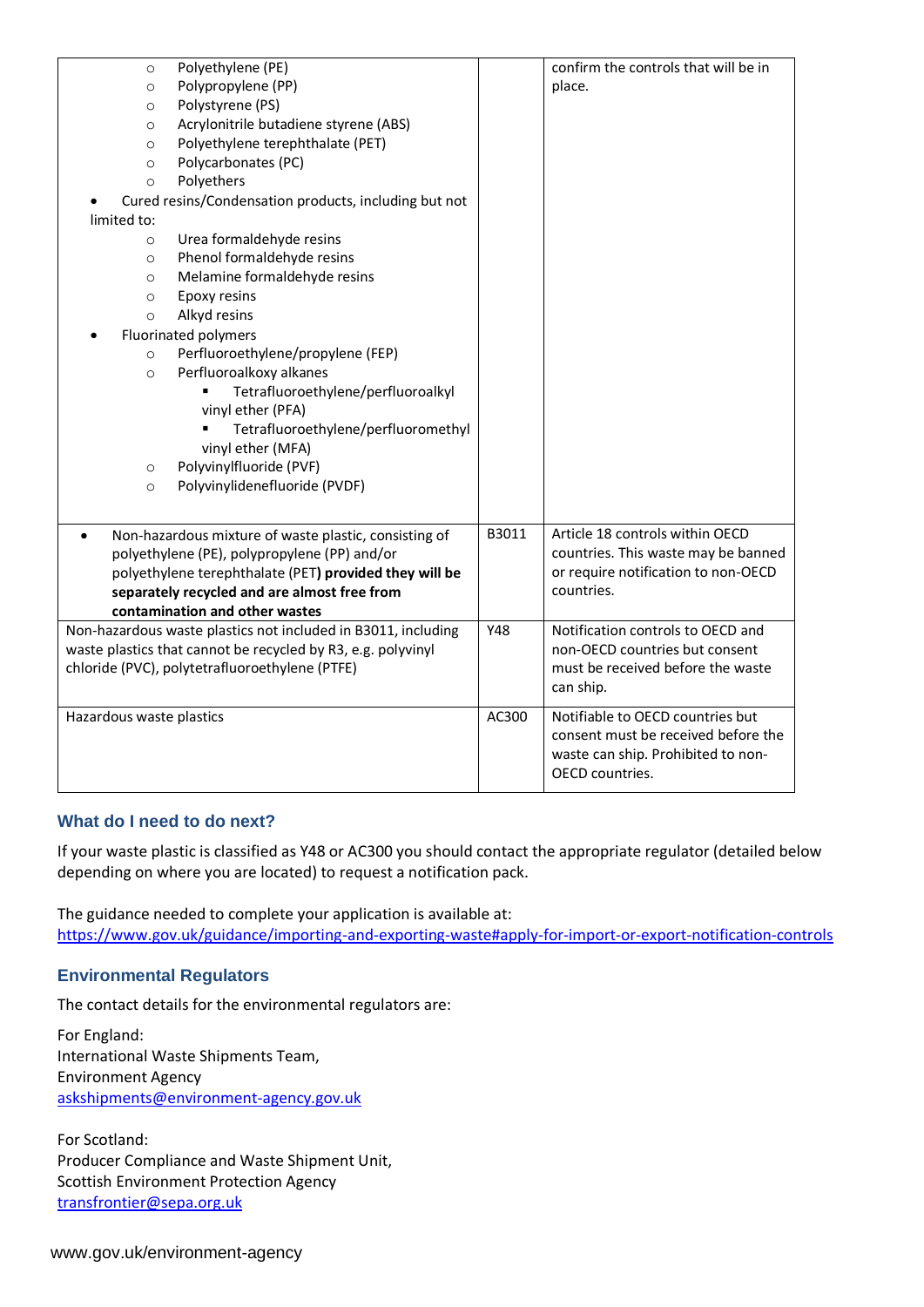## **FAQs**

#### **I export separated HDPE bales and PS bales in the same container. Is this B3011?**

No as that is not "*almost exclusively consisting of one non-halogenated polymer*". Although the polymers themselves are in separate bales if they are exported in the same container or lorry then they will be considered to be mixed plastics and must be notified as Y48 (unless they are also hazardous when they would be AC300).

## **I have a container (or a lorry) and it is comprised of 50% of bales that are PE and 50% of bales that are PP (or PET) –is an acceptable mixture to conform with the provisions in B3011?**

Yes. A mixed load of these two polymers is acceptable "Mixtures of plastic waste, consisting of polyethylene (PE), polypropylene (PP) and/or polyethylene terephthalate (PET), provided they are destined for separate recycling of each material and in an environmentally sound manner, and almost free from contamination and other types of wastes.

#### **I export PET / PP / PE plastics which are almost free from contamination and other wastes which undergo cleaning and reprocessing into a single plastic pellet – they are not separated into the different polymer types. Are these B3011?**

No. Although the mixture of plastics is permitted under B3011 because the different polymers are not separated out the export would not comply with the conditions.

## **What happens to loads that are in transit over the period of 31 December 2020 and 1 January 2021 that start their journey as B3010, but then become Y48?**

We will assess each case on its own merits in line with our compliance and enforcement strategy. We cannot comment on the actions of other competent authorities but where loads which would be classed at Y48 on or after the 1 January 2021 enter or leave GB without the necessary permissions they may be stopped and returned to the source site. Operators should ensure that they are aware of the requirements coming into force.

## **I export polyurethane for R1 recovery (incineration). Does it need to be notified?**

Yes – even if it was a single polymer (which is unlikely) B3011 only applies for R3 Recycling.

## **I export fridge plastics for R3 recovery. Does it need to be notified?**

Possibly - Fridge plastics are likely to be a mixture of ABS, polystyrene and olefins and if not separated into their individual polymers prior to export would need to also be notified as Y48. Any waste being exported as B3011 must be single polymer apart from the 1 allowed mixture as per the details above.

#### **I move Y48 plastics between EU Member states. Does it require a notification?**

Yes. Even within the EU, Y48 movements must be covered by a notification. This has been confirmed by the EC.

## **I want to IMPORT PVC waste from Switzerland. They have indicated they will still view PVC as GH013 and are telling their producers that they can move it on an Annex VII under Art 18. Does that mean its green list?**

No. Where two competent authorities differ on their view on the controls that apply, the higher level of controls will always apply. In this case, Under the retained EU law on waste shipments which will operate in GB after the end of the Transition Period the provisions of Article 28(2) "*Disagreement on classification issues*" would apply where one CA classes as waste as Green List and another classes it as notifiable. In such circumstances notifications controls apply.